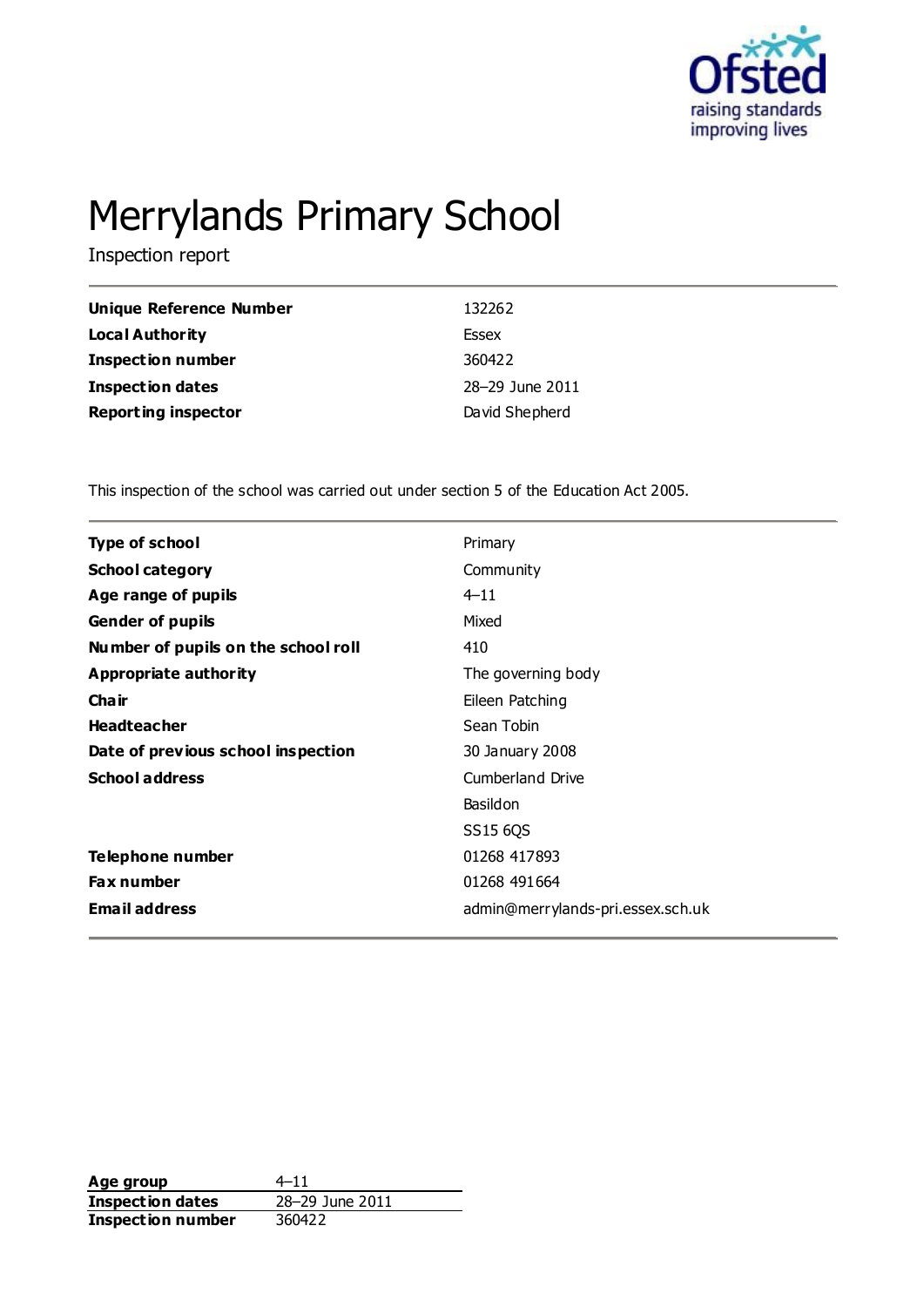The Office for Standards in Education, Children's Services and Skills (Ofsted) regulates and inspects to achieve excellence in the care of children and young people, and in education and skills for learners of all ages. It regulates and inspects childcare and children's social care, and inspects the Children and Family Court Advisory Support Service (Cafcass), schools, colleges, initial teacher training, work-based learning and skills training, adult and community learning, and education and training in prisons and other secure establishments. It assesses council children's services, and inspects services for looked after children, safeguarding and child protection.

Further copies of this report are obtainable from the school. Under the Education Act 2005, the school must provide a copy of this report free of charge to certain categories of people. A charge not exceeding the full cost of reproduction may be made for any other copies supplied.

If you would like a copy of this document in a different format, such as large print or Braille, please telephone 0300 123 4234, or email **[enquiries@ofsted.gov.uk](mailto:enquiries@ofsted.gov.uk)**.

You may copy all or parts of this document for non-commercial educational purposes, as long as you give details of the source and date of publication and do not alter the documentation in any way.

To receive regular email alerts about new publications, including survey reports and school inspection reports, please visit our website and go to 'Subscribe'.

Royal Exchange Buildings St Ann's Square Manchester M2 7LA T: 0300 123 4234 Textphone: 0161 618 8524 E: **[enquiries@ofsted.gov.uk](mailto:enquiries@ofsted.gov.uk)**

W: **[www.ofsted.gov.uk](http://www.ofsted.gov.uk/)**

© Crown copyright 2011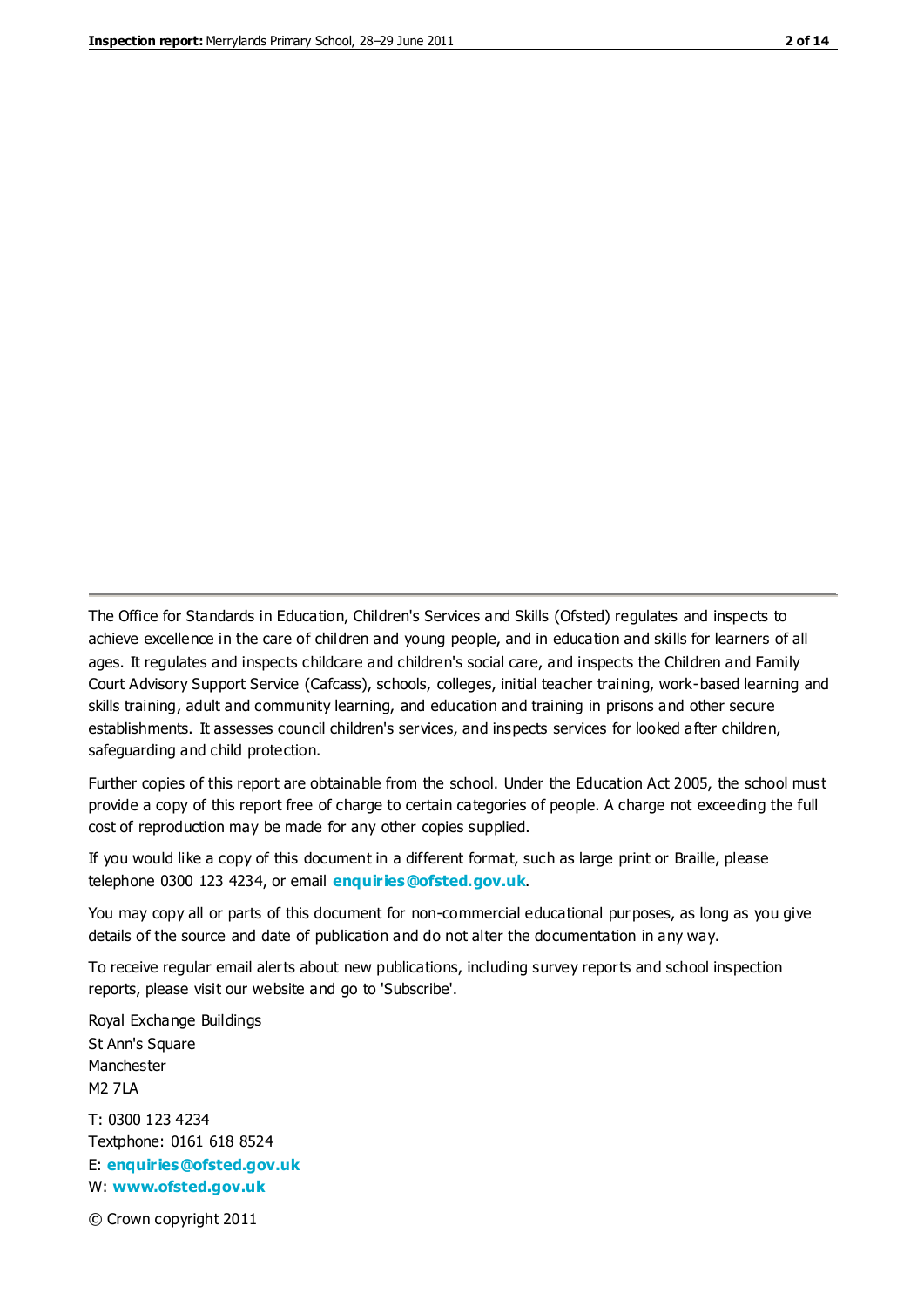# **Introduction**

This inspection was carried out by four additional inspectors who observed 27 lessons taught by 15 different teachers. Meetings were held with staff and a group of pupils. A telephone conversation was held with the Chair of the Governing Body. Inspectors observed the school's work, and looked at pupils' books, teachers' planning, safeguarding documentation and the school's analysis of its data. Questionnaires from 92 parents and carers, 42 staff and 100 pupils were received and analysed.

The inspection team reviewed many aspects of the school's work. It looked in detail at a number of key areas.

- To what extent has attainment risen and progress accelerated in English and mathematics during the past two years?
- Why does attainment appear lower in mathematics than in English?
- How consistent are teaching and assessment throughout the school?
- What is the impact on progress and attainment of the monitoring carried out by senior and middle leaders?

# **Information about the school**

This school is larger than most primary schools, and draws its pupils from the local area. Most pupils are from a White British background. The proportion of pupils from minority ethnic backgrounds is well below average, as is the proportion who speak English as an additional language. An above average proportion of pupils have special educational needs and/or disabilities, including those with a statement of special educational needs. An above average proportion of pupils are known to be eligible for free school meals. The school runs a daily breakfast club. The school has gained the Healthy School status and the Activemark award.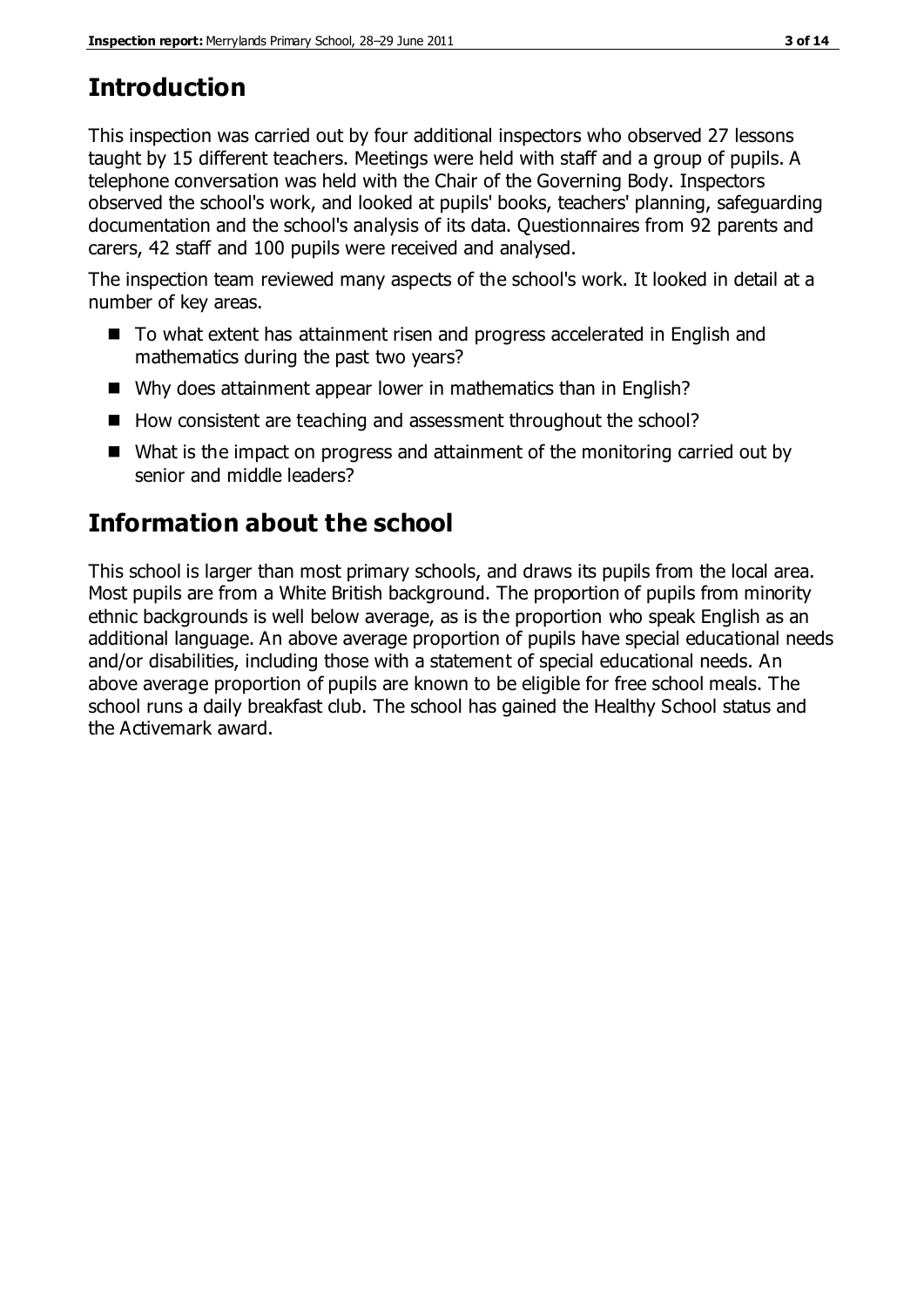# **Inspection judgements**

| Overall effectiveness: how good is the school?  |  |
|-------------------------------------------------|--|
| The school's capacity for sustained improvement |  |

## **Main findings**

Merrylands Primary School is a satisfactory and improving school. This is because the energy, drive and vision of the headteacher, ably supported by the deputy headteacher and senior leaders, are improving teaching and accelerating pupils' progress. Overall, pupils make satisfactory progress because teaching is satisfactory. However, school data indicate that the progress in English and mathematics made by pupils during the last two academic years has improved significantly from that made in previous years. There are some good features in the school's work. In particular, good care, guidance and support mean that pupils enjoy school, feel safe, get on well together, lead healthy lifestyles, behave well and play a significant part in enabling the school to run smoothly.

Children get off to a good start in the Early Years Foundation Stage. Pupils build on this and attainment at the end of Year 6 is broadly average in English and mathematics. The reasons for improved attainment are improved teaching and the systematic monitoring of pupils' progress that ensure that pupils' individual needs are being met appropriately. However, attainment in mathematics, especially in computation, in Year 6 is not as high as it is in English because the school's priority has been to concentrate on improving skills in speaking, listening, reading and writing, and in this it has been successful. This pattern is replicated in other year groups throughout the school. Pupils with special educational needs and/or disabilities make satisfactory progress.

A notable feature of lessons is the consistently good relationship between pupils and adults. As a result, pupils try hard to please staff. Teachers and teaching assistants provide good guidance to pupils in their groups. On a few occasions, pupils working independently are left for too long without guidance and this slows down their learning. The overall objective of lessons is included in planning, but what pupils at different levels of ability are expected to learn is not. The result of this is that pupils are not always set enough challenges appropriate to their abilities. Marking is encouraging but does not consistently provide sufficient guidance for pupils, and where next steps are indicated, pupils are not always given enough time to respond to suggestions made. This means that marking does not contribute as much as it could to raising achievement. The quality of teaching and learning is not consistent throughout the school, and this means that pupils make inconsistent progress in a small minority of classes.

Senior staff monitor and evaluate progress and attainment effectively and have been successful in raising attainment in English and mathematics. This, quite rightly, has been the school's priority. However, middle leaders working in teams, some of whom are new to their roles, have not had sufficient training or opportunities to develop the skills necessary to carry out their tasks effectively. The governing body is keen and supportive. Self-evaluation is broadly accurate and appropriate priorities for development are identified. This, along with the positive relationships throughout the school and its success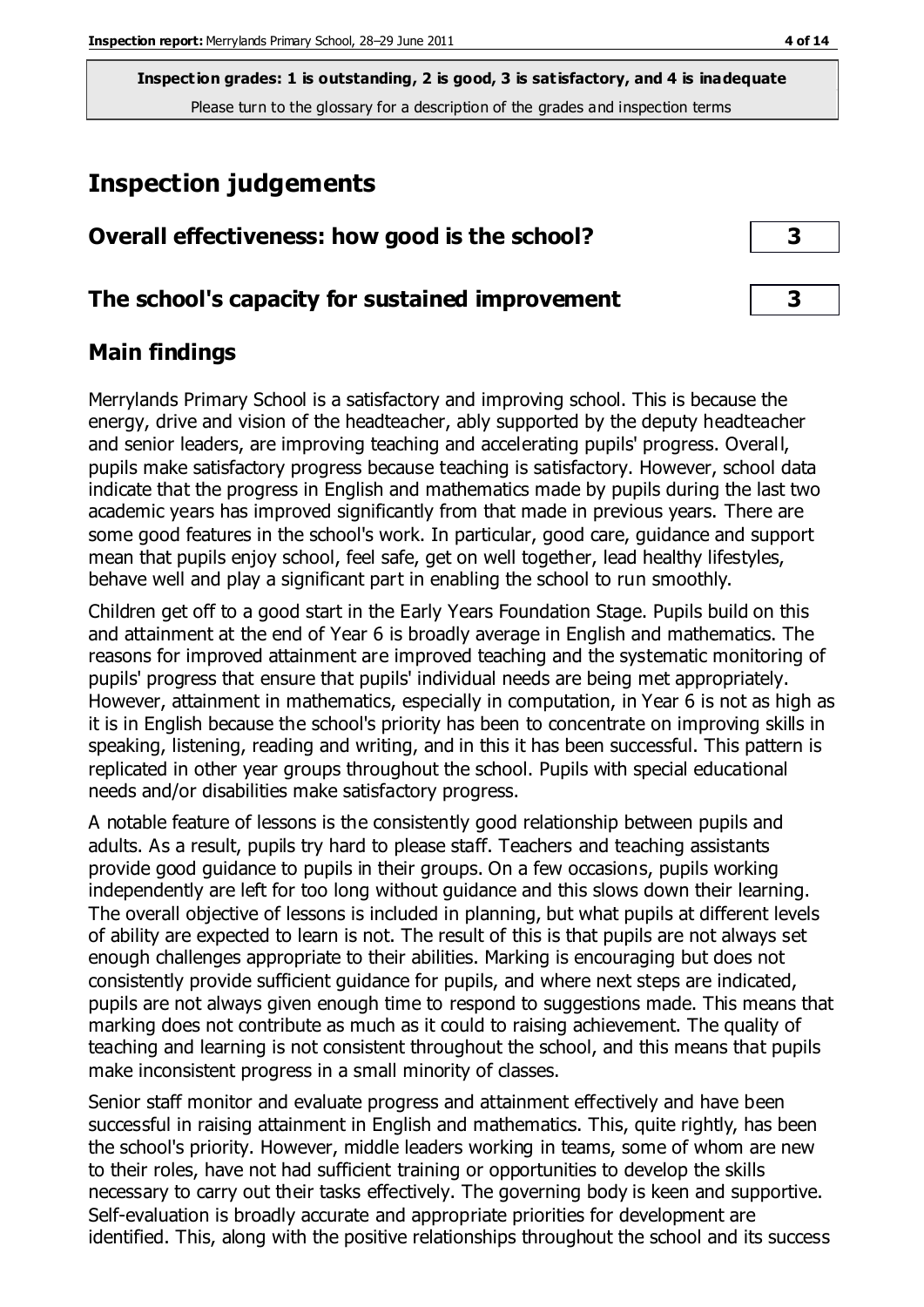in accelerating progress during the past two years, demonstrates the school's satisfactory capacity to sustain further improvement.

Up to 40% of the schools whose overall effectiveness is judged satisfactory may receive a monitoring visit by an Ofsted inspector before their next section 5 inspection.

## **What does the school need to do to improve further?**

- By July 2012, accelerate progress and improve attainment in mathematics by developing pupils' skills in computation.
- By April 2012, raise the quality and improve the consistency of teaching and assessment so that at least 80% of lessons are judged good by:
	- letting pupils of different abilities know what they are expected to learn by the end of lessons
	- correcting misunderstandings during lessons, especially where pupils are working independently
	- $-$  ensuring that marking indicates the next steps in learning and provides pupils with opportunities to correct their mistakes.
- Ensure that the monitoring and evaluation carried out by middle leaders result in accelerated progress and raise attainment in their areas of responsibility by:
	- training middle leaders in the techniques of monitoring and evaluation
	- providing opportunities for middle leaders to monitor and evaluate the strengths and weaknesses in their areas of responsibility, and devise and implement plans to correct weaknesses.

## **Outcomes for individuals and groups of pupils 3**

Pupils' achievement is satisfactory. Progress is satisfactory overall because pupils start in Year 1 with skills and abilities that are broadly at expected levels and develop to the point where results as well as standards seen in lessons and books by inspectors are similarly broadly at expected levels. The progress made by boys and girls is similar throughout the school although the attainment of girls is higher in reading, writing and mathematics. The school is aware of this and taking steps to improve boys' attainment in these subjects. The progress made by pupils known to be eligible for free school meals and those who speak English as an additional language is satisfactory. Pupils enjoy their work. For example, in Year 6, pupils were enthusiastically engaged in devising words that were associated with a given word. They were keen to give their responses as the teacher built up a tree of words associated with a purse, the given word. Year 4 pupils were keen to offer solutions to a dilemma about whether to dig up or leave the Iron Giant. However, less-able and more-able pupils did not achieve as much as they could because expectations of their learning had not been planned effectively. In Year 2, pupils worked eagerly in small groups planning and budgeting food and drinks for a class party. However, some pupils, especially the less-able, found it difficult to calculate costs because they did not know their multiplication tables well enough.

Pupils have a good understanding about healthy eating and the importance of exercise. They enjoy physical activities in lessons and after-school clubs that help promote further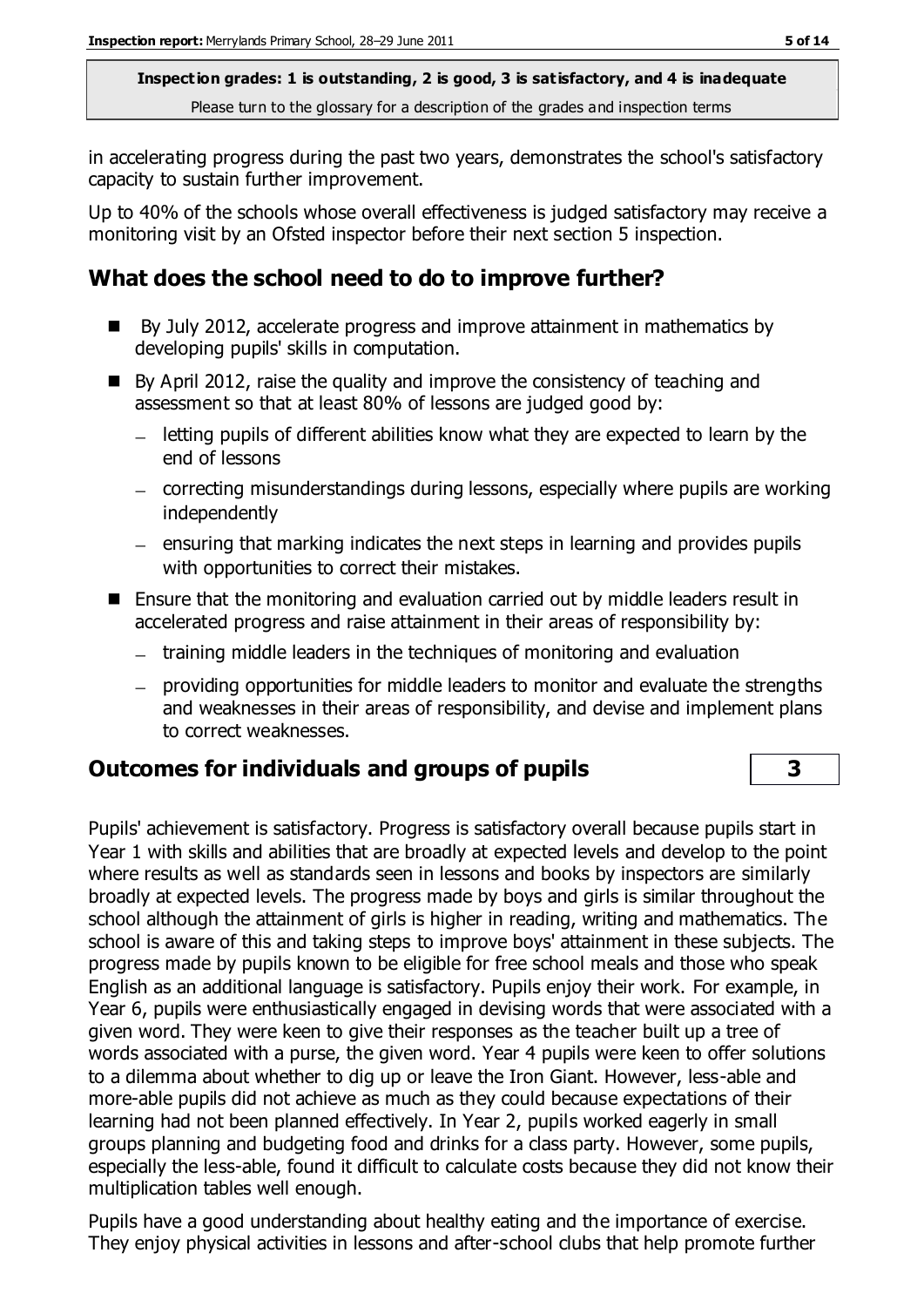# **Inspection grades: 1 is outstanding, 2 is good, 3 is satisfactory, and 4 is inadequate**

Please turn to the glossary for a description of the grades and inspection terms

their healthy lifestyles. The impact of Healthy School status and the Activemark award can be seen in their positive responses to this aspect in their questionnaire. Pupils feel safe in school. They behaved well in the lessons seen and around school, and sometimes their behaviour was exemplary. Pupils make a good contribution to the school and local communities. For example, some act as playground pals, library monitors and in the breakfast club. Pupils have raised money for a wide range of charities at home and abroad. Elected pupils represent their peers on the school council. Pupils reflect thoughtfully upon each other's circumstances and their responsibilities in belonging to the school and wider communities. They are keen to talk about aspects of a range of cultures and ways of life. Attendance is above average and reflects pupils' enjoyment of their education.

| Pupils' achievement and the extent to which they enjoy their learning                                                     | 3              |
|---------------------------------------------------------------------------------------------------------------------------|----------------|
| Taking into account:<br>Pupils' attainment <sup>1</sup>                                                                   | 3              |
| The quality of pupils' learning and their progress                                                                        | 3              |
| The quality of learning for pupils with special educational needs and/or disabilities<br>and their progress               | 3              |
| The extent to which pupils feel safe                                                                                      | $\mathbf{2}$   |
| Pupils' behaviour                                                                                                         | 2              |
| The extent to which pupils adopt healthy lifestyles                                                                       | 2              |
| The extent to which pupils contribute to the school and wider community                                                   | $\overline{2}$ |
| The extent to which pupils develop workplace and other skills that will contribute to<br>their future economic well-being |                |
| Taking into account:<br>Pupils' attendance <sup>1</sup>                                                                   | $\mathcal{P}$  |
| The extent of pupils' spiritual, moral, social and cultural development                                                   | 2              |

These are the grades for pupils' outcomes

<sup>1</sup> The grades for attainment and attendance are: 1 is high; 2 is above average; 3 is broadly average; and 4 is low

## **How effective is the provision?**

Teachers' planning and classroom organisation are effective in enabling lessons to flow smoothly. Pupils are provided with good opportunities to discuss their work with a partner and this helps them to develop their speaking and listening skills well. Teachers and teaching assistants support pupils with special educational needs and/or disabilities and those who speak English as an additional language satisfactorily on an individual and/or group basis and this helps these pupils in their understanding of particular aspects of their work. The content of lessons is often very interesting and this encourages pupils to work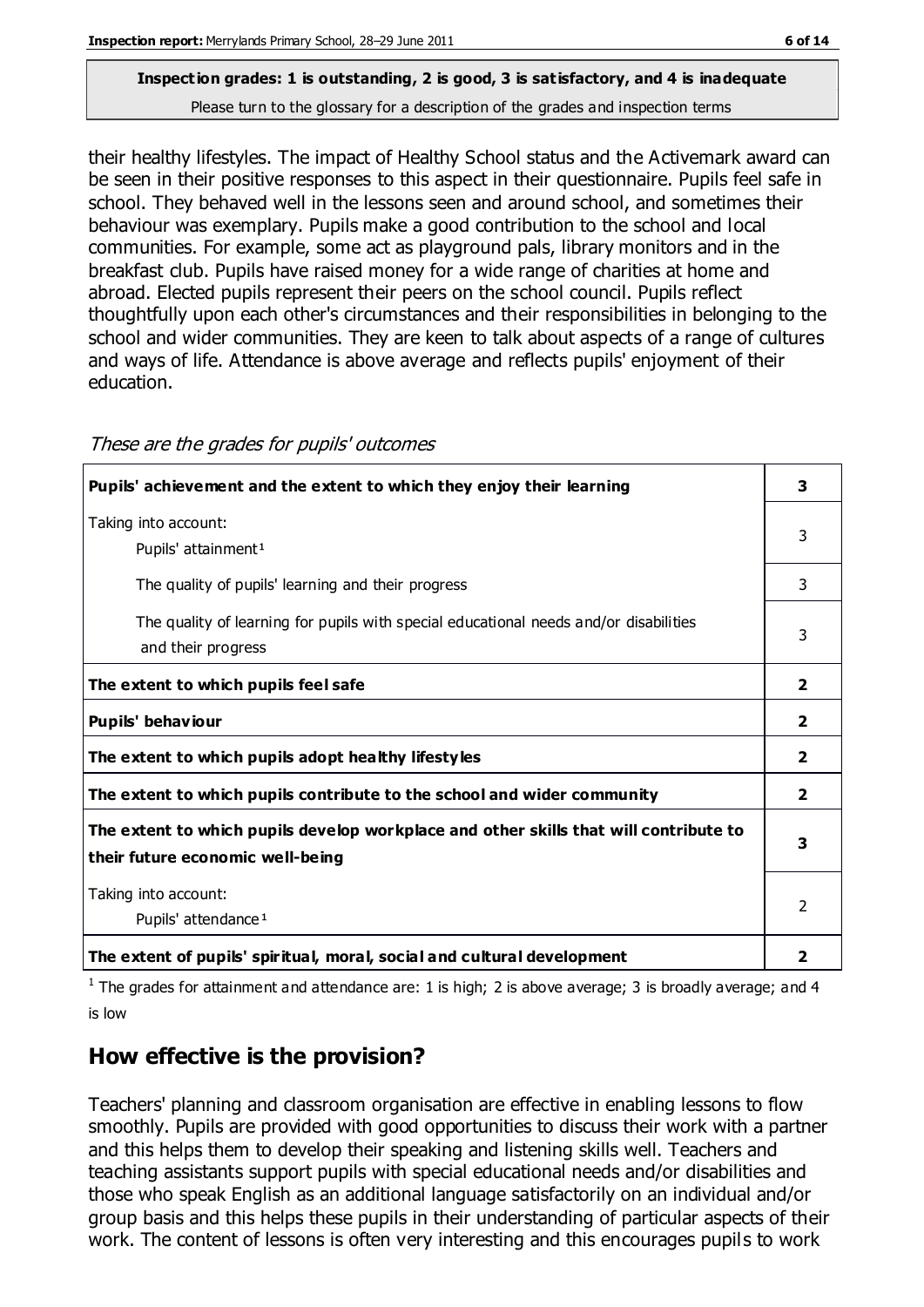hard. However, the quality of teaching, although often good, is not sufficiently consistent in all classes for pupils to make even progress.

Provision to promote pupils' personal development is included effectively throughout the curriculum. The teaching of scientific knowledge and understanding is good but in some classes pupils are not provided with enough opportunities to carry out investigations. Not enough opportunities are provided for pupils to develop their thinking and consolidate their writing skills in geography, history and religious education. Enrichment activities are varied and visits to places of interest and visitors to the school are popular with pupils. Good use is made of the school's grounds to aid learning.

The breakfast club provides pupils with good opportunities to begin the day in a calm, healthy and enjoyable manner. Effective arrangements for pupils joining the school ensure that they settle quickly. In replies to their questionnaires, most pupils responded that they were looked after well by staff. Pupils with special educational needs and/or disabilities are identified swiftly and suitable provision is allocated to meet their needs. The school enlists the support of all appropriate agencies and works well with parents and carers to meet pupils' special social and emotional needs, and the needs of pupils learning to speak English as an additional language. One parent wrote, 'My son takes part in all activities and is very well looked after. I think the school is fantastic.' Procedures for promoting attendance are effective. Transition arrangements are good from the Reception classes into Year 1 and from Year 6 to secondary school.

| The quality of teaching                                                                                    |  |
|------------------------------------------------------------------------------------------------------------|--|
| Taking into account:<br>The use of assessment to support learning                                          |  |
| The extent to which the curriculum meets pupils' needs, including, where relevant,<br>through partnerships |  |
| The effectiveness of care, guidance and support                                                            |  |

These are the grades for the quality of provision

## **How effective are leadership and management?**

Morale is exceptionally high because staff feel that their contributions are valued by the headteacher and senior leaders. There is a strong sense of teamwork, where staff work together in teams to achieve goals because the headteacher and senior leaders have instilled a sense of ambition and drive satisfactorily to improve further the work of the school. The school identifies accurately the strengths and weaknesses of teaching and learning and incorporates the areas for development into plans of action. However, these are too detailed and do not include enough quantifiable criteria for success, and this reduces their effectiveness.

The school has good relationships with parents and carers. As one parent wrote, 'Parents are encouraged to speak to staff about any concerns. All the staff are very friendly and approachable.' Initiatives, such as coffee mornings, curriculum newsletters, subject guides and the parents' association all help to promote this relationship. Parents and carers are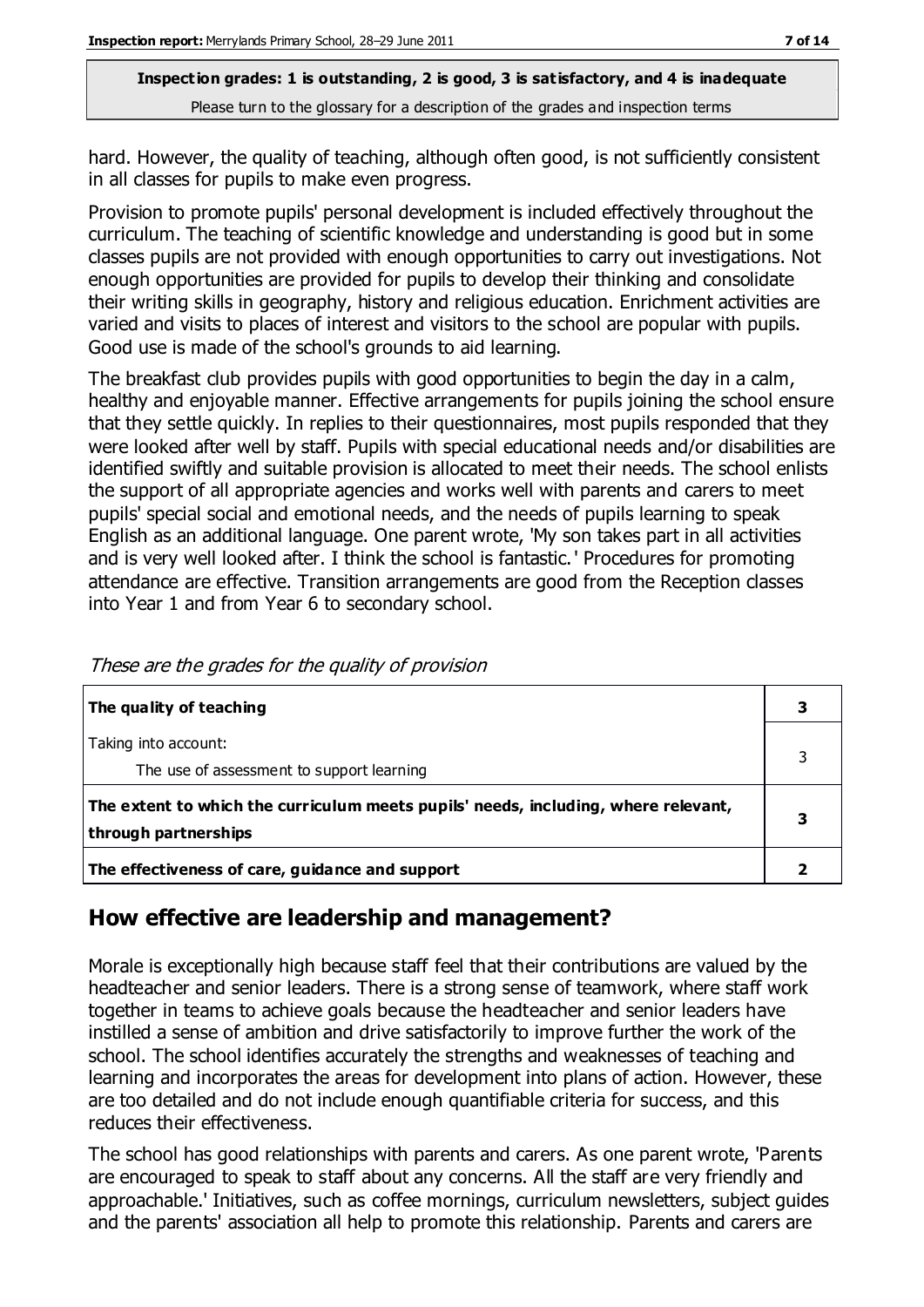invited into school on a number of occasions, such as for consultation evenings, parents' workshops and school events.

The effectiveness of the governing body is satisfactory. The governing body is aware of the strengths and weaknesses of the school and is influential in determining its strategic direction. It is ambitious for the school to do well, is supportive and shows high levels of commitment. Recent changes in membership of the governing body mean that it has not yet had time to prove influential in challenging the school to accelerate progress. Safeguarding procedures are good. All parents and carers who responded to the questionnaire feel their children are safe in school. Staff are rigorously vetted and trained regularly in child protection procedures. Links with the local authority, local schools and the Sports Partnership are good. These are contributing significantly to improved teaching and learning, particularly in physical education activities, and help promote effectively the personal development and well-being of pupils.

The school promotes equality for the different groups of pupils in the school and tackles any racist behaviour and discrimination satisfactorily. It provides appropriate support for pupils with special educational needs and/or disabilities. However, the needs of the mostable pupils are not always met sufficiently. Community cohesion is good. Pupils have a good knowledge and understanding of their local community as well as some national and international communities.

| The effectiveness of leadership and management in embedding ambition and driving<br>improvement                                                                  | 3              |
|------------------------------------------------------------------------------------------------------------------------------------------------------------------|----------------|
| Taking into account:<br>The leadership and management of teaching and learning                                                                                   | 3              |
| The effectiveness of the governing body in challenging and supporting the<br>school so that weaknesses are tackled decisively and statutory responsibilities met | 3              |
| The effectiveness of the school's engagement with parents and carers                                                                                             | $\overline{2}$ |
| The effectiveness of partnerships in promoting learning and well-being                                                                                           | 2              |
| The effectiveness with which the school promotes equality of opportunity and tackles<br>discr iminat ion                                                         | 3              |
| The effectiveness of safeguarding procedures                                                                                                                     | $\overline{2}$ |
| The effectiveness with which the school promotes community cohesion                                                                                              | $\overline{2}$ |
| The effectiveness with which the school deploys resources to achieve value for money                                                                             | 3              |

#### These are the grades for leadership and management

## **Early Years Foundation Stage**

Children make good progress from their starting points in all areas of their learning. They make most progress in their personal, social and emotional development but their skills in speaking, reading and writing are not as well developed. This is why the school has made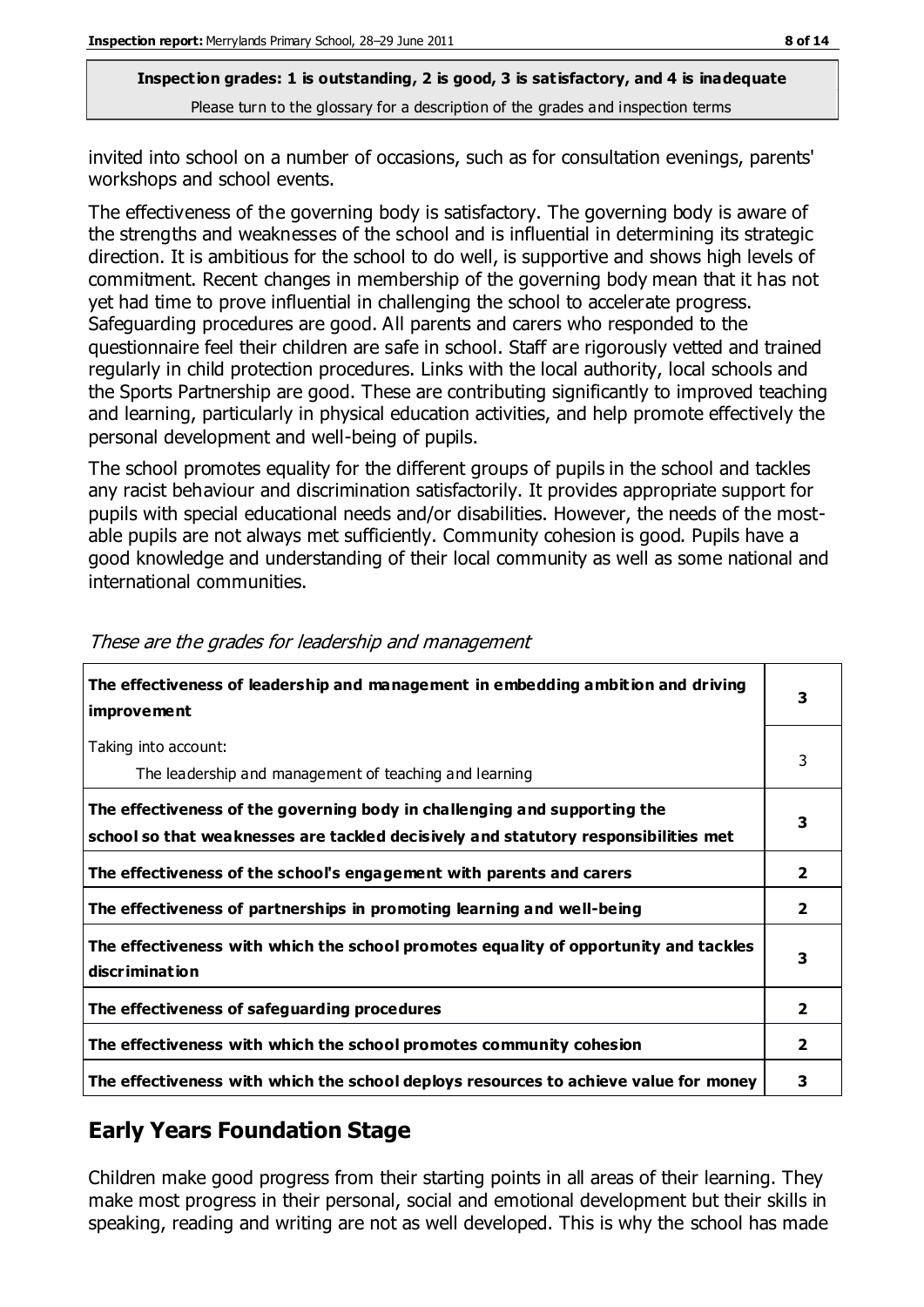these areas a key priority during the past two years. The impact of this is beginning to show with rising attainment in these areas of learning.

Children enjoy their learning and work well independently. They are looked after well and are kept safe. Children are given good opportunities to chat to adults about what they are doing. They practise the sounds letters make, read, write, count and play with toys and other equipment. Behaviour is good and children get on well with each other and adults. The indoor and outdoor learning environment is stimulating and well organised. The balance between adult-led and child-initiated activities is good, although on a few occasions children are required to sit too long on the carpet in whole class sessions, causing some to become restless and lose their concentration.

The Early Years Foundation Stage is well led and staff work well together as a team. Planning is thorough and provides children with an interesting range of activities that include all areas of learning both indoors and outdoors. Assessments of children are carried out well but are not always used to challenge more-able children in particular. Links with parents and carers are good. Induction procedures are good and children quickly settle into school routines.

| Overall effectiveness of the Early Years Foundation Stage                             |  |
|---------------------------------------------------------------------------------------|--|
| Taking into account:<br>Outcomes for children in the Early Years Foundation Stage     |  |
| The quality of provision in the Early Years Foundation Stage                          |  |
| The effectiveness of leadership and management of the Early Years Foundation<br>Stage |  |

These are the grades for the Early Years Foundation Stage

## **Views of parents and carers**

Parents' and carers' views about the school were positive. Over one quarter of the questionnaires returned included written comments, most of which were positive. Parents and carers feel that their children enjoy school and that they are kept safe. They feel the teaching is good and meets their children's needs. One parent wrote, 'I am very happy with every aspect of this great school. My child loves going to school and loves her teacher. She is progressing very well and has adapted very well to school life. This is because she is surrounded by a great team of people - headteacher, deputy headteacher, teachers, teaching assistants, midday assistants etc.' This view is typical of others.

The few critical comments reflected a number of different concerns that were particular to individual parents and carers. However, a number of parents and carers indicated in their questionnaires that behaviour is not always managed well. A large majority of pupils indicated in their questionnaires that behaviour is good, and a group of pupils confirmed this when interviewed by the inspection team. Inspectors judged behaviour good and managed well during the inspection.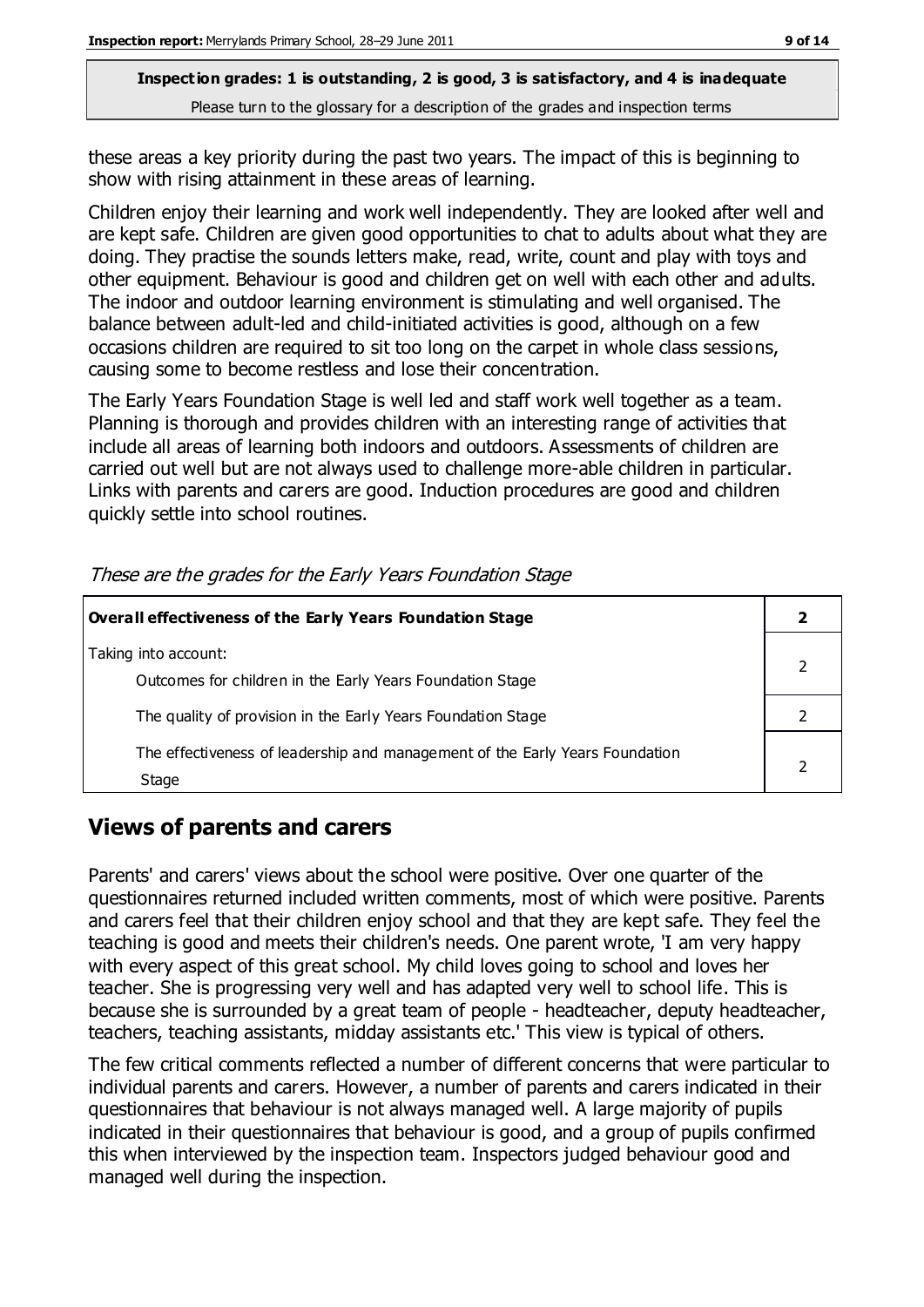#### **Responses from parents and carers to Ofsted's questionnaire**

Ofsted invited all the registered parents and carers of pupils registered at Merrylands Primary School to complete a questionnaire about their views of the school.

In the questionnaire, parents and carers were asked to record how strongly they agreed with 13 statements about the school. The inspection team received 92 completed questionnaires by the end of the on-site inspection. In total, there are 410 pupils registered at the school.

| <b>Statements</b>                                                                                                                                                                                                                                       |              | <b>Strongly</b><br>Agree<br>agree |              | <b>Disagree</b> |                | <b>Strongly</b><br>disagree |                |                |
|---------------------------------------------------------------------------------------------------------------------------------------------------------------------------------------------------------------------------------------------------------|--------------|-----------------------------------|--------------|-----------------|----------------|-----------------------------|----------------|----------------|
|                                                                                                                                                                                                                                                         | <b>Total</b> | $\frac{0}{0}$                     | <b>Total</b> | $\frac{0}{0}$   | <b>Total</b>   | $\frac{0}{0}$               | <b>Total</b>   | $\frac{0}{0}$  |
| My child enjoys school                                                                                                                                                                                                                                  | 52           | 57                                | 39           | 42              | 1              | $\mathbf{1}$                | $\mathbf 0$    | $\mathbf 0$    |
| The school keeps my child<br>safe                                                                                                                                                                                                                       | 50           | 54                                | 42           | 46              | 0              | 0                           | $\mathbf 0$    | $\mathbf 0$    |
| My school informs me about<br>my child's progress                                                                                                                                                                                                       | 33           | 36                                | 55           | 60              | $\overline{2}$ | $\overline{2}$              | $\overline{2}$ | $\overline{2}$ |
| My child is making enough<br>progress at this school                                                                                                                                                                                                    | 45           | 49                                | 40           | 43              | $\overline{7}$ | 8                           | 0              | $\mathbf 0$    |
| The teaching is good at this<br>school                                                                                                                                                                                                                  | 48           | 52                                | 42           | 46              | 1              | $\mathbf{1}$                | $\mathbf 0$    | $\mathbf 0$    |
| The school helps me to<br>support my child's learning                                                                                                                                                                                                   | 43           | 47                                | 41           | 45              | 3              | 3                           | 3              | 3              |
| The school helps my child to<br>have a healthy lifestyle                                                                                                                                                                                                | 40           | 43                                | 47           | 51              | 4              | $\overline{4}$              | $\mathbf 0$    | $\mathbf 0$    |
| The school makes sure that<br>my child is well prepared for<br>the future (for example<br>changing year group,<br>changing school, and for<br>children who are finishing<br>school, entering further or<br>higher education, or entering<br>employment) | 33           | 36                                | 49           | 53              | $\overline{2}$ | $\overline{2}$              | $\mathbf{1}$   | 1              |
| The school meets my child's<br>particular needs                                                                                                                                                                                                         | 39           | 42                                | 51           | 55              | $\overline{2}$ | $\overline{2}$              | $\mathbf 0$    | $\mathbf 0$    |
| The school deals effectively<br>with unacceptable behaviour                                                                                                                                                                                             | 25           | 27                                | 54           | 59              | 8              | 9                           | 3              | 3              |
| The school takes account of<br>my suggestions and concerns                                                                                                                                                                                              | 25           | 27                                | 56           | 61              | 6              | $\overline{7}$              | 3              | 3              |
| The school is led and<br>managed effectively                                                                                                                                                                                                            | 36           | 39                                | 48           | 52              | 6              | $\overline{7}$              | $\mathbf{1}$   | $\mathbf{1}$   |
| Overall, I am happy with my<br>child's experience at this<br>school                                                                                                                                                                                     | 46           | 50                                | 40           | 43              | 3              | 3                           | $\mathbf 0$    | $\mathbf 0$    |

The table above summarises the responses that parents and carers made to each statement. The percentages indicate the proportion of parents and carers giving that response out of the total number of completed questionnaires. Where one or more parents and carers chose not to answer a particular question, the percentages will not add up to 100%.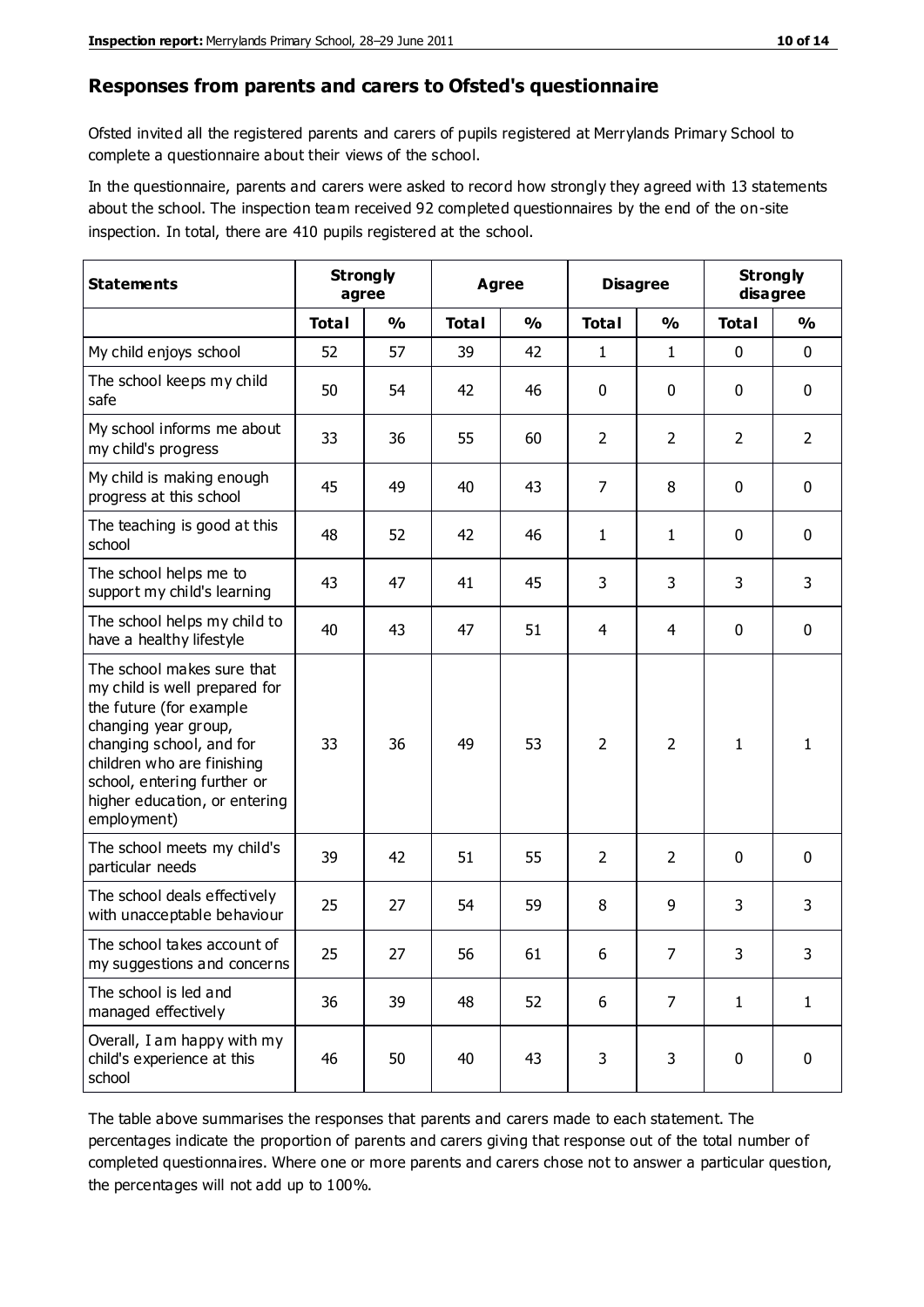## **Glossary**

| Grade   | <b>Judgement</b> | <b>Description</b>                                                                                                                                                                                                            |
|---------|------------------|-------------------------------------------------------------------------------------------------------------------------------------------------------------------------------------------------------------------------------|
| Grade 1 | Outstanding      | These features are highly effective. An outstanding school<br>provides exceptionally well for all its pupils' needs.                                                                                                          |
| Grade 2 | Good             | These are very positive features of a school. A school that<br>is good is serving its pupils well.                                                                                                                            |
| Grade 3 | Satisfactory     | These features are of reasonable quality. A satisfactory<br>school is providing adequately for its pupils.                                                                                                                    |
| Grade 4 | Inadequate       | These features are not of an acceptable standard. An<br>inadequate school needs to make significant improvement<br>in order to meet the needs of its pupils. Ofsted inspectors<br>will make further visits until it improves. |

#### **What inspection judgements mean**

#### **Overall effectiveness of schools**

|                       | Overall effectiveness judgement (percentage of schools) |      |                     |                   |
|-----------------------|---------------------------------------------------------|------|---------------------|-------------------|
| <b>Type of school</b> | <b>Outstanding</b>                                      | Good | <b>Satisfactory</b> | <b>Inadequate</b> |
| Nursery schools       | 46                                                      | 48   | 6                   |                   |
| Primary schools       | 6                                                       | 47   | 40                  | 7                 |
| Secondary schools     | 12                                                      | 39   | 38                  | 11                |
| Sixth forms           | 13                                                      | 42   | 41                  | 3                 |
| Special schools       | 28                                                      | 49   | 19                  | 4                 |
| Pupil referral units  | 14                                                      | 45   | 31                  | 10                |
| All schools           | 10                                                      | 46   | 37                  |                   |

New school inspection arrangements were introduced on 1 September 2009. This means that inspectors now make some additional judgements that were not made previously.

The data in the table above are for the period 1 September 2010 to 31 December 2010 and are consistent with the latest published official statistics about maintained school inspection outcomes (see **[www.ofsted.gov.uk](http://www.ofsted.gov.uk/)**).

The sample of schools inspected during 2010/11 was not representative of all schools nationally, as weaker schools are inspected more frequently than good or outstanding schools.

Percentages are rounded and do not always add exactly to 100.

Sixth form figures reflect the judgements made for the overall effectiveness of the sixth form in secondary schools, special schools and pupil referral units.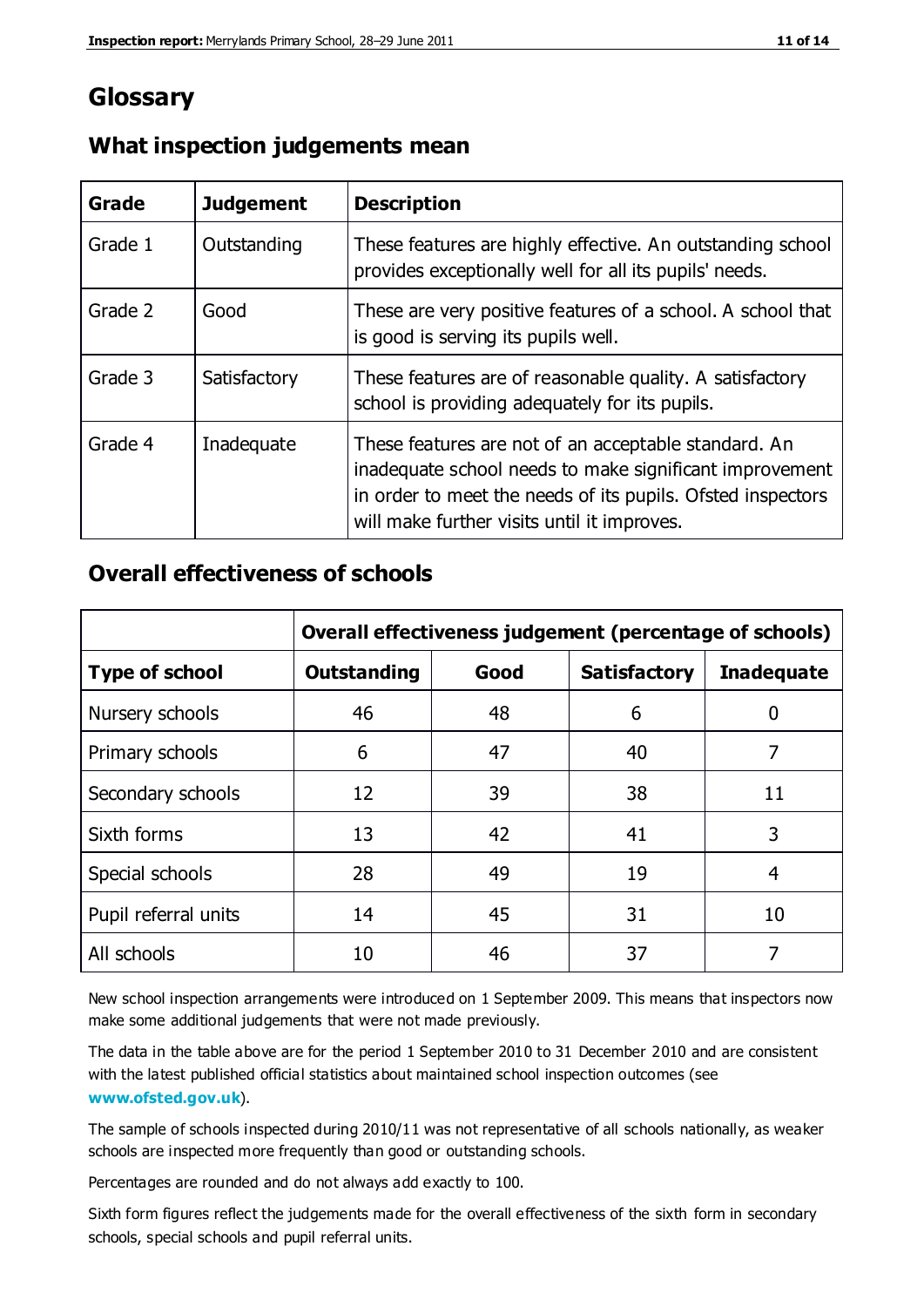# **Common terminology used by inspectors**

| Achievement:                  | the progress and success of a pupil in their learning,<br>development or training.                                                                                                                                                          |  |  |
|-------------------------------|---------------------------------------------------------------------------------------------------------------------------------------------------------------------------------------------------------------------------------------------|--|--|
| Attainment:                   | the standard of the pupils' work shown by test and<br>examination results and in lessons.                                                                                                                                                   |  |  |
| Capacity to improve:          | the proven ability of the school to continue<br>improving. Inspectors base this judgement on what<br>the school has accomplished so far and on the quality<br>of its systems to maintain improvement.                                       |  |  |
| Leadership and management:    | the contribution of all the staff with responsibilities,<br>not just the headteacher, to identifying priorities,<br>directing and motivating staff and running the school.                                                                  |  |  |
| Learning:                     | how well pupils acquire knowledge, develop their<br>understanding, learn and practise skills and are<br>developing their competence as learners.                                                                                            |  |  |
| <b>Overall effectiveness:</b> | inspectors form a judgement on a school's overall<br>effectiveness based on the findings from their<br>inspection of the school. The following judgements,<br>in particular, influence what the overall effectiveness<br>judgement will be. |  |  |
|                               | The school's capacity for sustained<br>improvement.                                                                                                                                                                                         |  |  |
|                               | Outcomes for individuals and groups of pupils.                                                                                                                                                                                              |  |  |
|                               | The quality of teaching.                                                                                                                                                                                                                    |  |  |
|                               | The extent to which the curriculum meets<br>pupils' needs, including, where relevant,<br>through partnerships.                                                                                                                              |  |  |
|                               | The effectiveness of care, guidance and<br>support.                                                                                                                                                                                         |  |  |
| Progress:                     | the rate at which pupils are learning in lessons and<br>over longer periods of time. It is often measured by<br>comparing the pupils' attainment at the end of a key                                                                        |  |  |

stage with their attainment when they started.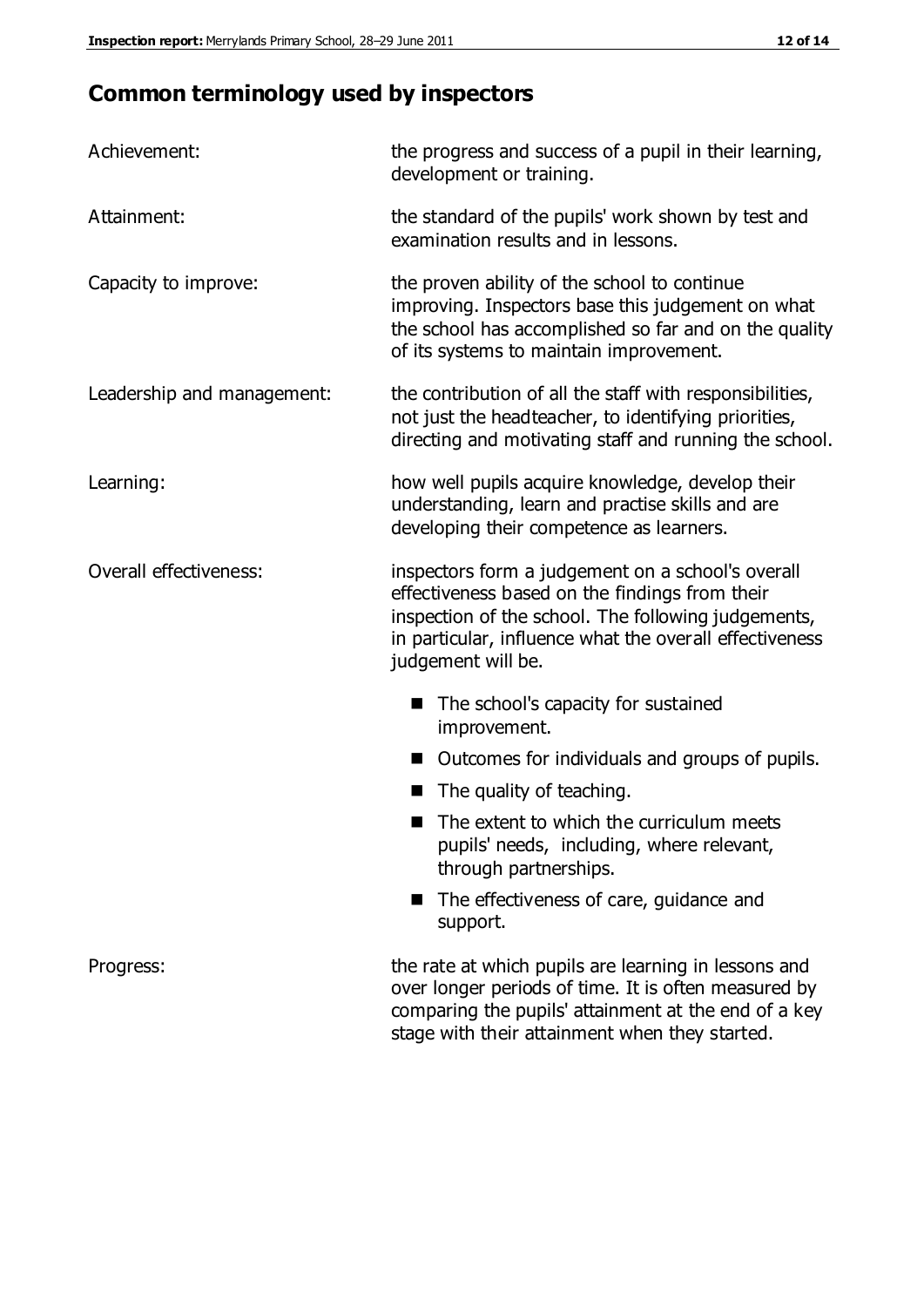#### **This letter is provided for the school, parents and carers to share with their children. It describes Ofsted's main findings from the inspection of their school.**

30 June 2011

#### Dear Pupils

#### **Inspection of Merrylands Primary School, Basildon, SS15 6QS**

Thank you for making us so welcome when we visited your school recently. We enjoyed meeting and talking to you. You go to a satisfactory but improving school where adults work hard to prepare you for the future. Here are some of the best things we found.

You enjoy school and get on really well with each other. Your attendance is good.

You feel safe and understand the importance of eating healthy foods and taking exercise.

You like your teachers and teaching assistants and try your best to please them.

You are well behaved and make a good contribution to the school.

Your teachers and teaching assistants look after you well.

We have asked your headteacher, teachers and the governing body to do three things to make your school better.

Make sure that you make good progress in mathematics.

Let you know what you are expected to learn by the end of each lesson and how well you have done, and give you time to carry out improvements suggested in marking.

Check on how well you are learning in all your lessons.

All of you can help by continuing to work very hard.

Yours sincerely

David Shepherd

Lead inspector